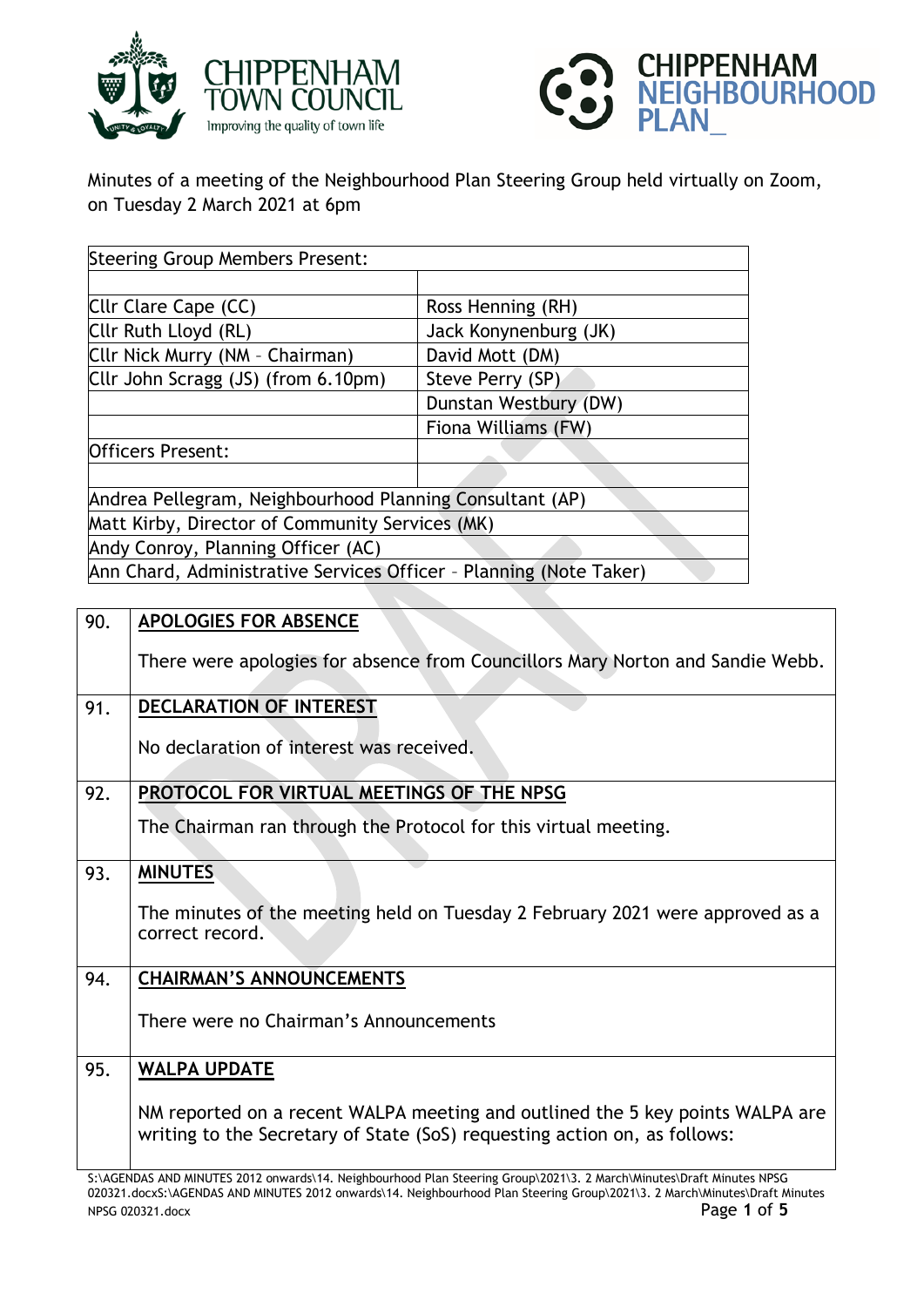|     | 1. Remove the NPPF Section 14 requirement that, to be taken into<br>consideration, Neighbourhood Plans must be less than 2 years old;                                                                                                                                                                                                                                                                                                  |
|-----|----------------------------------------------------------------------------------------------------------------------------------------------------------------------------------------------------------------------------------------------------------------------------------------------------------------------------------------------------------------------------------------------------------------------------------------|
|     | 2. Remove the changes to the definition of planning areas that in Wiltshire's<br>case has made the whole unitary authority the planning area in place of more<br>meaningful sub divisions;                                                                                                                                                                                                                                             |
|     | 3. Reverse the changes to the methodology for the calculation of land supply<br>for housing which have so tipped the control of the calculation into the hands<br>of developers;                                                                                                                                                                                                                                                       |
|     | 4. Enable local authorities to take reasonable measures against developers<br>who are failing to deliver agreed housing plans across multiple sites so that<br>these delays do not become part of the 5 year land supply shortfall; and                                                                                                                                                                                                |
|     | 5. Undertake a review of the Standard Method for calculating housing<br>numbers, which is now considerably out of date and further undermines<br>Neighbourhood Plans by setting undeliverable targets that increase the<br>likelihood of failing to meet a 5 year land supply.                                                                                                                                                         |
|     | NM added that there will be a press release and the Town Council has signed up<br>to the SoS letter under delegated authority via PET.                                                                                                                                                                                                                                                                                                 |
|     | Action: NM to forward WALPA letters to AP                                                                                                                                                                                                                                                                                                                                                                                              |
| 96. | <b>COMMENTS ON VERSION 3 OF DRAFT PLAN</b>                                                                                                                                                                                                                                                                                                                                                                                             |
|     | SG members were asked to consider any comments on Version 3 of the Draft<br>Neighbourhood Plan & Annexes 1-3, which have been revised as per amendments<br>suggested by the Steering Group, the Planning Consultant and the Planning<br>Officer to Version 2. AC read out the changes and confirmed that the link to<br>Version 4 would be circulated in a couple of weeks so there was still time to<br>make changes to the document. |
|     | Action: AC to circulate link to Version 4 of Draft Plan before next SG meeting.                                                                                                                                                                                                                                                                                                                                                        |
| 97. | <b>OUTSTANDING ITEMS FOR NEIGHBOURHOOD PLAN</b>                                                                                                                                                                                                                                                                                                                                                                                        |
|     | SG members were asked to note and action the outstanding items which need to<br>be resolved in order to progress the Neighbourhood Plan, as set out in the<br>Outstanding Items Report. The following was noted:                                                                                                                                                                                                                       |
|     | Policy SCC1 - The policy had been reviewed and commented on by Centre<br>for Sustainable Energy (CSE). AC would edit policy accordingly.                                                                                                                                                                                                                                                                                               |
|     | Policy SCC2 - Nick Hodges would be chased by AC/NM for his comments on<br>policy. NM had spoken to CSE about this topic and had been pointed to<br>another Local Plan policy with a sustainable construction policy.                                                                                                                                                                                                                   |
|     | Policy SCC3 - Feedback had been received from Eden Renewables and<br>Spring on potential renewable energy sites. Both had suggested a large<br>Wiltshire Farm site would be suitable for renewable energy but had not<br>provided further details on best location within the larger site. NM                                                                                                                                          |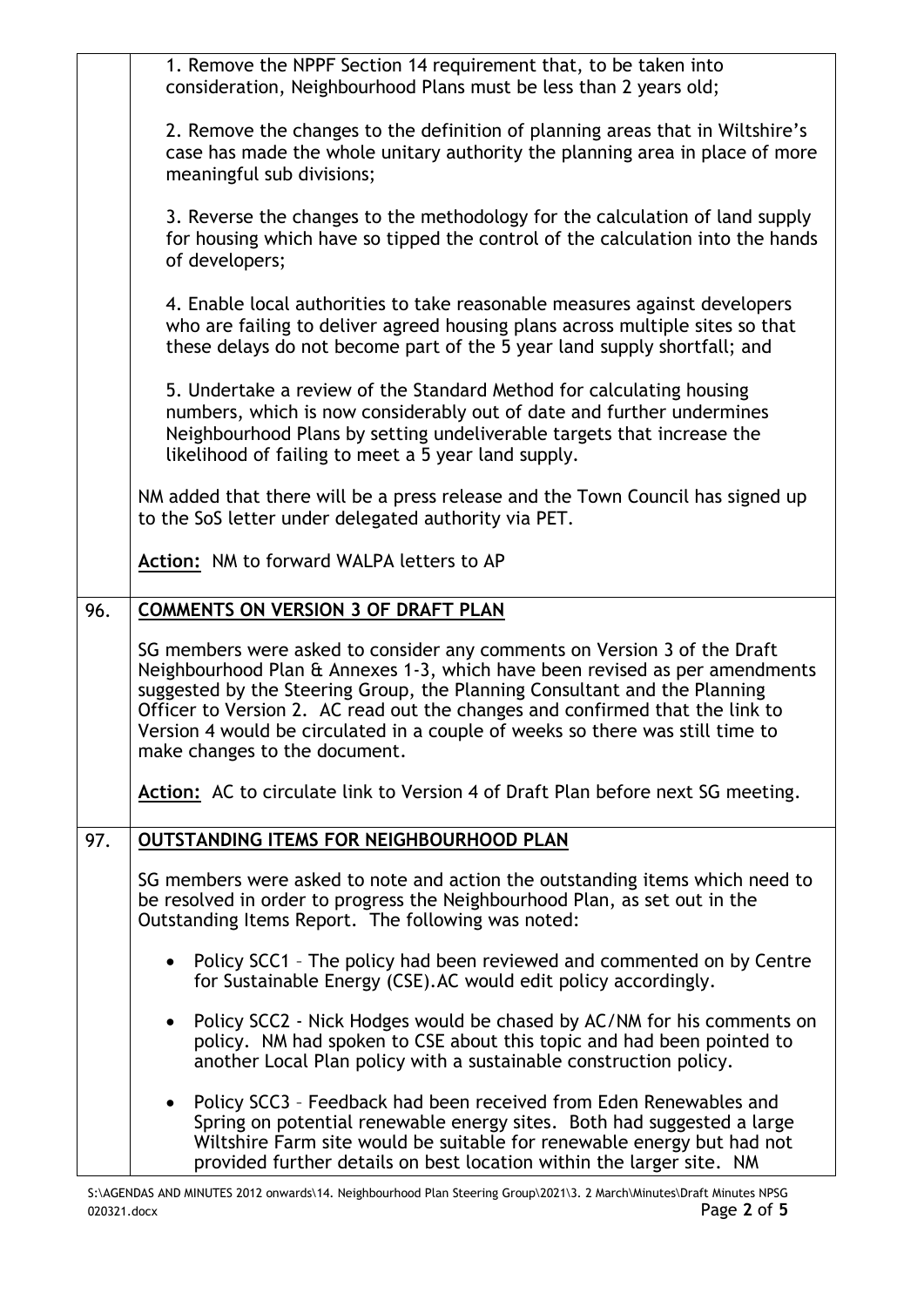suggested chasing/meeting them for details. RH asked if there was any scope for wind turbines. NM replied that the NP policy currently states that it would generally support renewable energy, but it would be good to add more specifics to the policy if possible. AP said that Wiltshire Council is relying on the NP to identify potential sites but she recommended that the NP did not try to do this as it is extremely complicated. She suggested just supporting in principle, subject to certain requirements.

- Policy TC5 JS confirmed he was working on a list of Buildings of Local Merit. An item had been included in the Civic Society's Buttercross Bulletin requesting suggestions for buildings, but no responses had been received to date. JK was working on the list of existing buildings descriptions but had experienced problems using the link AC had sent. JS suggested adding Providence Terrace, the Old Laundry building on Ivy Road and Bagatelle Cottage on Wood Lane as Buildings of Local Merit.
- Design Guide, para 9 RH had wanted to meet up with JK but this had not been possible due to lockdown. They hoped to meet up as lockdown eases. RH would write up the justification for the three housing estates which formed the basis of the public workshop and explain why these had been chosen.
- Design Guide, paras 29 & 63 Regarding how the radiating footpath and cycle network would look in practice, DM agreed to look at LTN/120 to see if there was anything that could be used. NM pointed out that LTN/120 is moving away from shared to segregated cycle routes. He suggested DM reengage with Laurence Cable to work on this. AC suggested 'radiating paths' were more about town planning design principles - which would have a local centre with footpaths radiating out from it and how that would look in diagrammatic form. AP stressed the importance for new developments to have an active central hub with shops, etc. and paths leading to it and to the town centre. NM added that this would fit in nicely with the Cycle Development Group's revised route map. With regard to rat running, AC would come up with a few sentences on this and RH would also input.
- Design Guide, para 79 AC to change wording to read 'most up to date'.
- Design Guide RH had taken a few photos. JK would take some for the Conservation Area Character Appraisal and there would be some photos which could be used for other areas too. JS had uploaded some. CC had provided lots of photos for the Green Infrastructure evidence. JS would take some photos of the High Street once the weather improved. NM suggested doing a call out for photos needed to fill gaps. AC had taken a few shots of shop fronts. He would focus on looking at Green Infrastructure first and would liaise with CC on this.
- Shopfronts Design Guide as stated above, AC had taken some photos and the Guide was almost complete.
- Conservation Area Character Appraisal DM was thanked for his comments on reviewing this. Some checking still needed to be done and some areas would need to be re-written given physical changes on the ground.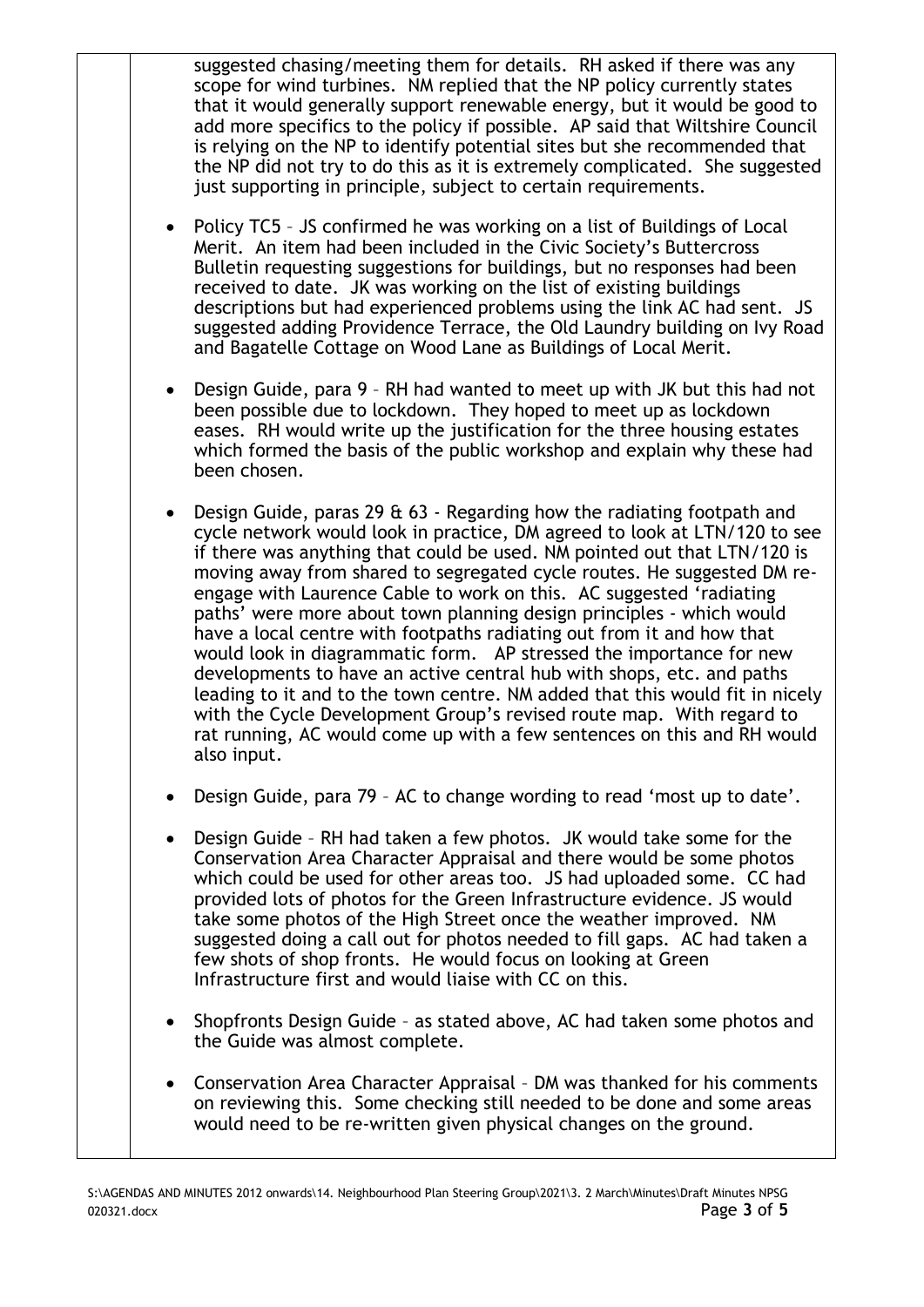- Conservation Area Character Appraisal AC explained that it has not been possible to obtain original maps from Wiltshire Council and queried whether simpler maps with an updated OS base, just showing the character area boundaries might be sufficient. JK suggested leaving the maps as they are, except for the Flowers Yard map which should be removed and replaced with an aerial view. AC to seek advice from Wiltshire Council on whether an updated OS base map is essential or not. RH suggested contacting Daniel Webb who has a drone which could be used for aerial photos. AC to let RH know if this is needed.
- Conservation Area Character Appraisal JK would check to make sure standardised headings are used.
- AC added to the list of outstanding items that a Preliminary Ecological Appraisal on the River Avon had been received from the Wiltshire Wildlife Trust, so the River Green Corridor Masterplan policy may need updating and this information could possibly be used as evidence in the Green Corridors and Biodiversity Policies. CC was surprised by the stated limited life expectancy of the weir which will potentially have an impact on the upstream section. There was even mention of the weir being removed. JK ran through the history of the weir and added that the problem is one of mechanics.
- AP to seek SEA/Habitats screening opinion from Wiltshire Council Planners.
- AC to apply to formally amend the NP boundary once confirmation has been received from Langley Burrell and Lacock that they do not object to the boundary changes.
- AC to contact Ice House Design on design/formatting NP and Pear Mapping re OS maps.

## **Actions:**

AC to send AP the response from CSE.

AC/NM to chase response from Nick Hodges to Sustainable Construction Policy. AC/NM to chase renewable energy providers for further details.

JS/JK to continue working on Buildings of Local Merit descriptions

RH/JK to provide justification for 3 housing estates chosen in Design Guide and describe existing Chippenham architecture

AC to provide wording on 'rat running', and also revise wording of para. 79 of Design Guide

DM to review LTN/120 to see if there is any information regarding radiating paths AC to check with Wiltshire Council whether Conservation Area Character Appraisal maps need to be updated or not.

JK to add photos to Conservation Area Appraisal. Read through document again to pick up any updates.

AC to add information from WWT River Avon PEA to River Green Corridor Masterplan, Green Corridors and Biodiversity policies

AP to seek SEA/Habitats screening opinion from Wiltshire Council Planners. AC to apply to amend the NP boundary once confirmation has been received from Langley Burrell and Lacock that they do not object to the boundary changes. AC to contact Ice House Design on design/formatting NP and Pear Mapping re OS maps.